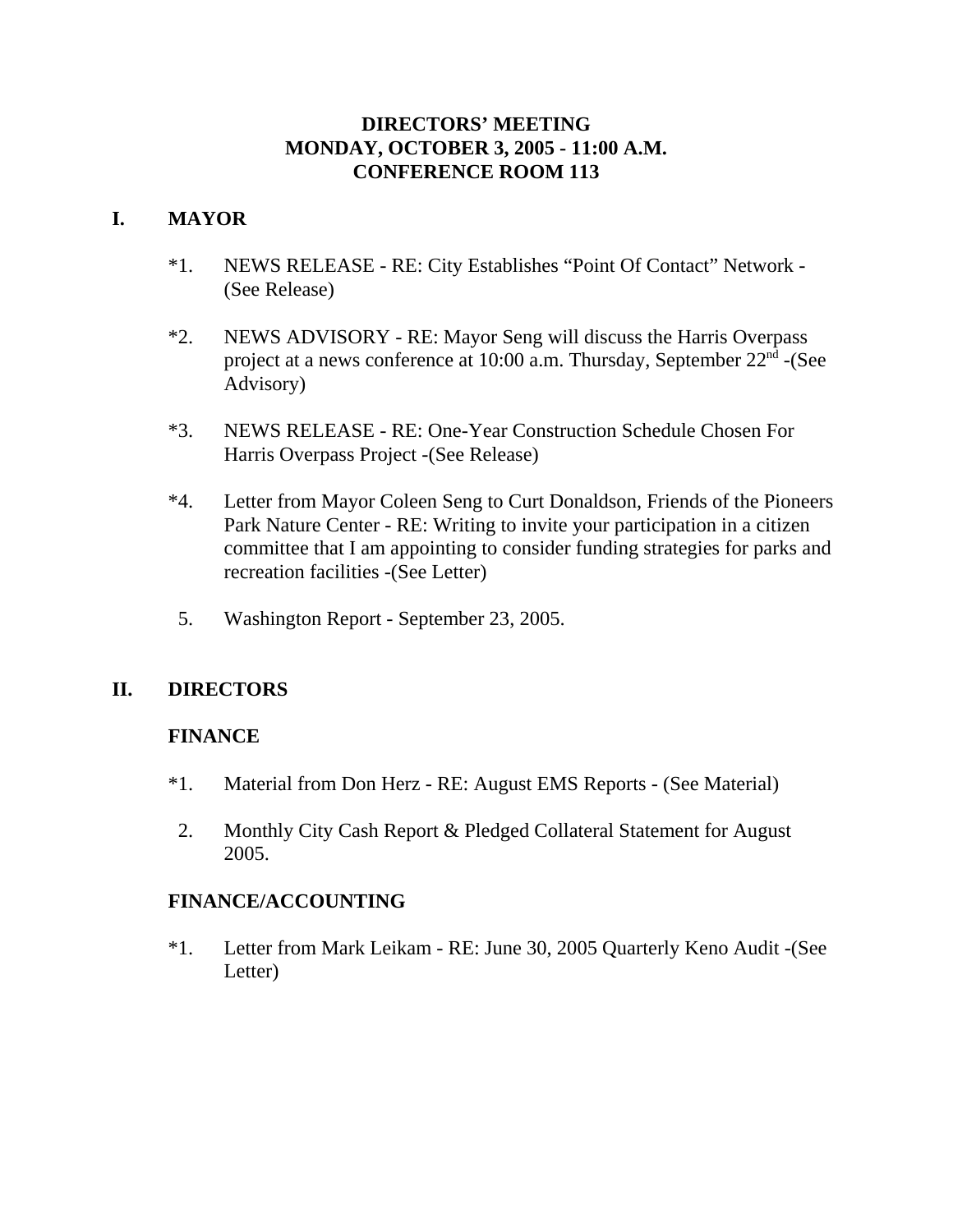# **FINANCE/BUDGET**

1. Reports from Steve Hubka - RE: September Sales Tax Receipts - (See Reports)

# **HEALTH**

1. NEWS RELEASE - RE: Clean Up Litter From Shorelines Of Local Lakes-Earn money for your group-Join volunteers worldwide as part of the International Coastal Cleanup -(See Release)

# **PLANNING**

- \*1. E-Mail Response from Jean Walker to Tamara Kuehn-Damme RE: Wal-Mart Support (Annex. 05013 & CZ#05054, Prairie Village North Planned Unit Development) -(See E-Mail)
- \*2. Memo from Marvin Krout to County Board RE: City Council Comprehensive Plan Amendments -(See Memo)
- \*3. Letter from Brian Will to Mike Johnson, Olsson Associates RE: Village Gardens Addition - FPPL#05074-Generally located at Pine Lake Road and South  $61<sup>st</sup>$  Street -(See Letter)
- 4. Memo from Brian Will RE: Revised Recommendations for the Appian Way Theater Requests: - 1.) Change of Zone #05036-From AG to B-5; - 2.) Special Permit #05023-To allow an 18 screen theater; - 3.) Use Permit #140B-Amend Appian Way Use Permit to include SP#05023 -(See Memo)

# **PLANNING COMMISSION FINAL ACTION .....**

- \*1. Special Permit #05044 (On-sale South  $27<sup>th</sup>$  Street and Jamie Lane) Resolution # PC-00951.
- \*2. Special Permit #05036 (Off-sale Tobacco Shack, N. 63rd Street and Havelock Avenue) Resolution # PC-00950.
- \*3. Preliminary Plat #04017-Twin Pines Addition (SW 33rd Street and West Denton Road) Resolution # PC-00952.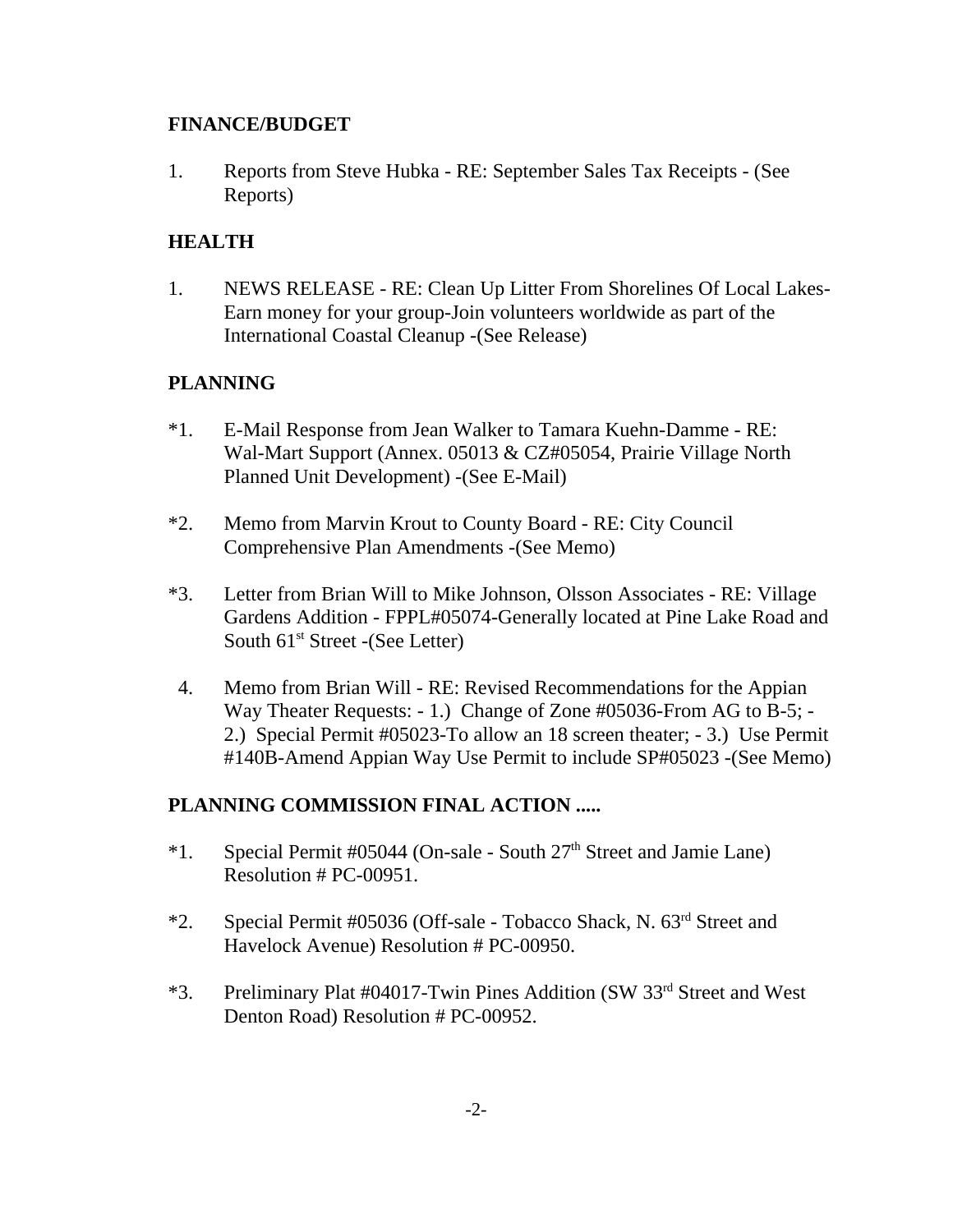# **PUBLIC WORKS & UTILITIES**

- 1. Public Works & Utilities ADVISORY RE: Pre-Construction Open House-Sherwood & Somerset to 54<sup>th</sup> & Cleveland-Storm Drainage Project 701682-Tuesday, October 4, 2005; 6:00-7:00 p.m. -Huntington Elementary School Cafeteria, 2900 North  $46<sup>th</sup>$  Street -(See Advisory & Map)
- 2. Public Works & Utilities ADVISORY RE: Harris Overpass Project-Project #701781 -(See Advisory)

# **URBAN DEVELOPMENT**

1. Interoffice Memo from Clinton W. Thomas, Real Estate Division - RE: Street & Alley Vacation #05005-Maple Street, west of SW  $27<sup>th</sup>$  Street -(See Memo)

# **III. CITY CLERK**

# **IV. COUNCIL**

# **A. COUNCIL REQUESTS/CORRESPONDENCE**

# **JON CAMP**

- \*1. E-Mail from Ross & Liz Wunderlich sent to Jon Camp RE: Pioneers Blvd. Medians -(See E-Mail)
- \*2. E-Mail Response from Jon Camp to Ross & Liz Wunderlich RE: Pioneers Blvd. Medians -(See E-Mail)
- \*3. E-Mail from Dave Anderson sent to Jon Camp RE: Theaters -(See E-Mail)
- 4. E-Mail from John Wieneke sent to Jon Camp RE: Starlings on Bison Drive -(See E-Mail)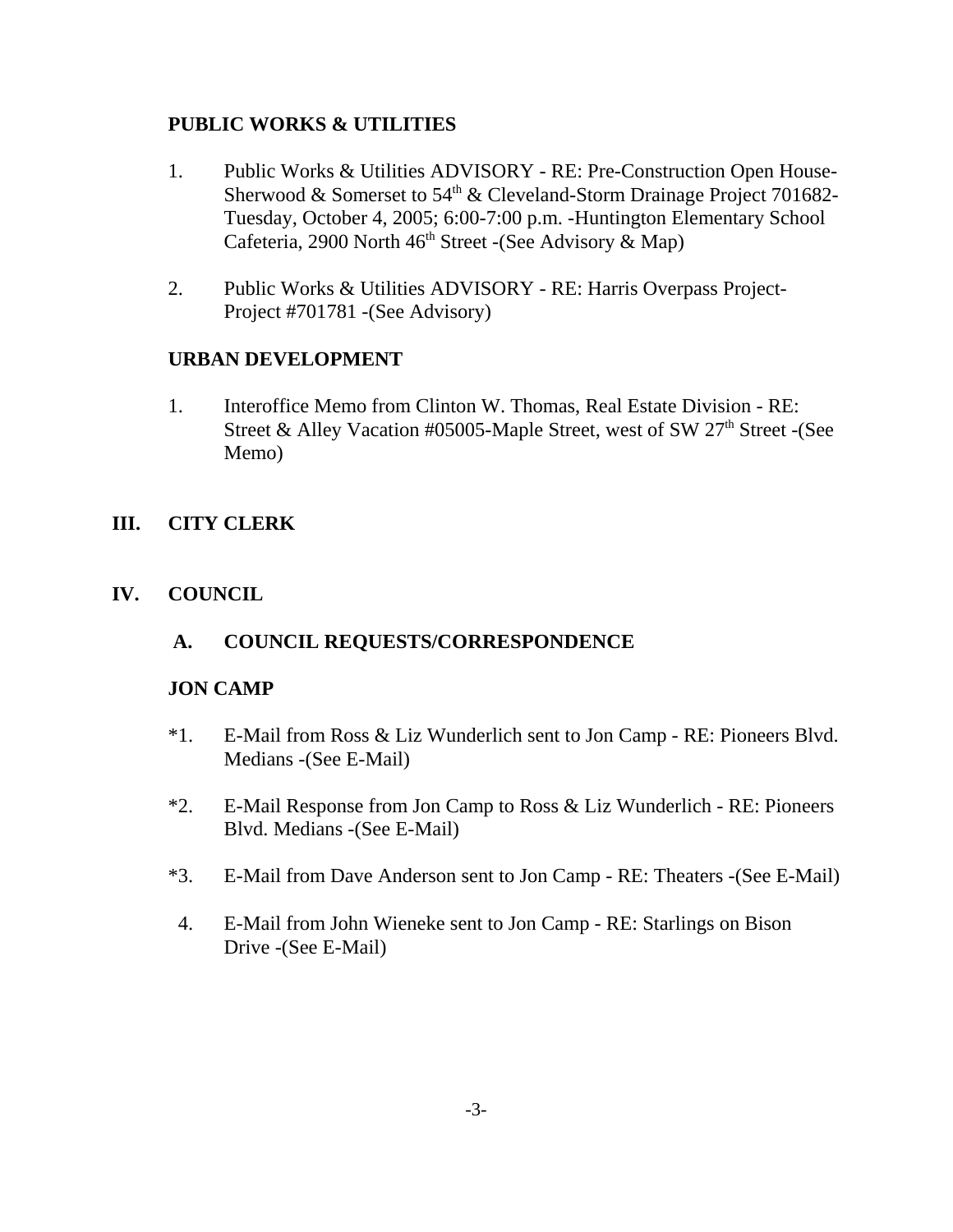#### **JONATHAN COOK**

1. Request to Public Works & Utilities Department - RE: The speed limit on West "A" Street -(RFI#127 - 8/30/05). — **1.) SEE RESPONSE FROM SCOTT OPFER, PUBLIC WORKS & UTILITIES DEPARTMENT RECEIVED ON RFI#127 - 9/21/05.** 

### **PATTE NEWMAN**

\*1. E-Mail from Michael Goodrich sent to Patte Newman - RE: City Planning - (See E-Mail)

# **V. MISCELLANEOUS**

- \*1. E-Mail from Patrick Henry RE: Movie Theaters -(See E-Mail)
- \*2. E-Mail from Lt. Col. Joseph W. Johnson, Jr., USAF Retired RE: Theaters -(See E-Mail)
- \*3. E-Mail from Jeffrey Fields RE: Theater Policy -(See E-Mail)
- \*4. E-Mail from Roger Yant RE: Theaters -(See E-Mail)
- \*5. E-Mail from David Oenbring RE: Theater -(See E-Mail)
- \*6. E-Mail from Thomas Stoddard RE: Against Northeast Wal-Mart -(See E-Mail)
- \*7. E-Mail from Edwin K. Aasen III RE: Pioneers Blvd. -(See E-Mail)
- \*8. E-Mail from Teresa Predmore RE: Yes to a new Wal-Mart -(See E-Mail)
- 9. E-Mail from K.M. RE: School safety for our children -(See E-Mail)
- 10. Letter, Map & Post Cards (366) from Mark A. Hunzeker, Pierson/Fitchett Law Firm - RE: Theaters - (Council received copies of this Material on 9/26/05 before evening Council Meeting and Post Cards given to Ken Svoboda, Chair) (See Attached Letter & Map)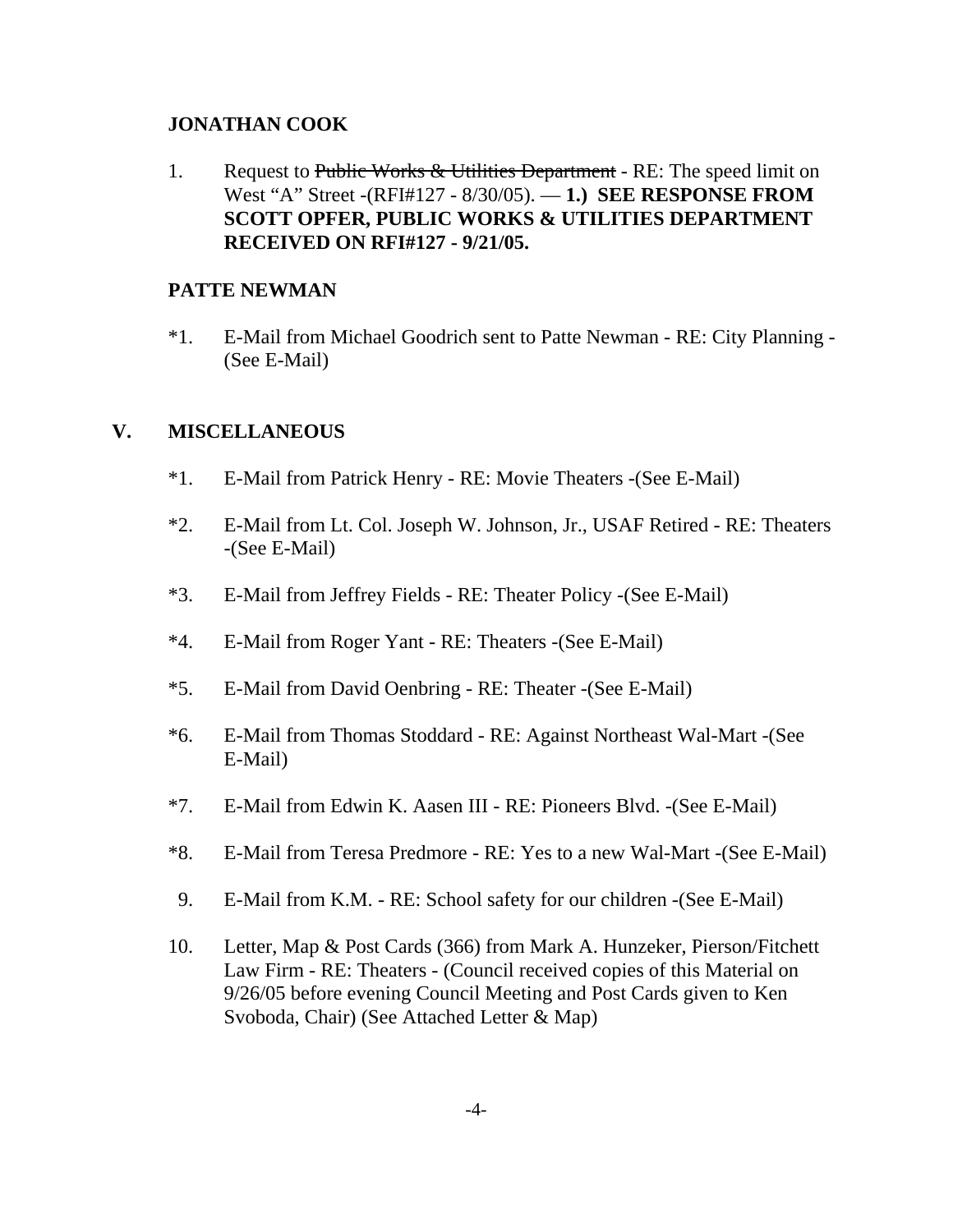- 11. E-Mail from Deanna Faust RE: When will a decision be made on the Wal-Mart store for the  $84<sup>th</sup>$  & Adams location? -(See E-Mail)
- 12. E-Mail from Laurie Montag RE: Theater Policy -(See E-Mail)
- 13. E-Mail from Jody Soester RE: Starship 9-Don't take it away! -(See E-Mail)
- 14. Letter from Sam Nelson, Chairman of the Auditorium Advisory Board of Pershing Center - RE: Letter represents the concerns & recommendations of the Auditorium Advisory Committee for Pershing Center and the Pershing Center Staff -(See Letter)
- 15. Letter & Material from Thomas Kiefer RE: Opposition using Omaha as a model for Lincoln's development and growth -(See Material)
- 16. Letter from Dennis P. Crawford, Crawford Law Offices, P.C., L.L.O. RE: Notice of Claim Pursuant To Political Subdivisions Tort Claims Act - RE: Zane Schulte who was injured in a motor vehicle accident on 9/18/05 at the intersection of  $27<sup>th</sup>$  & Old Cheney Streets-(See Letter)

# **VI. ADJOURNMENT**

# **\*HELD OVER FROM SEPTEMBER 26, 2005.**

da100305/tjg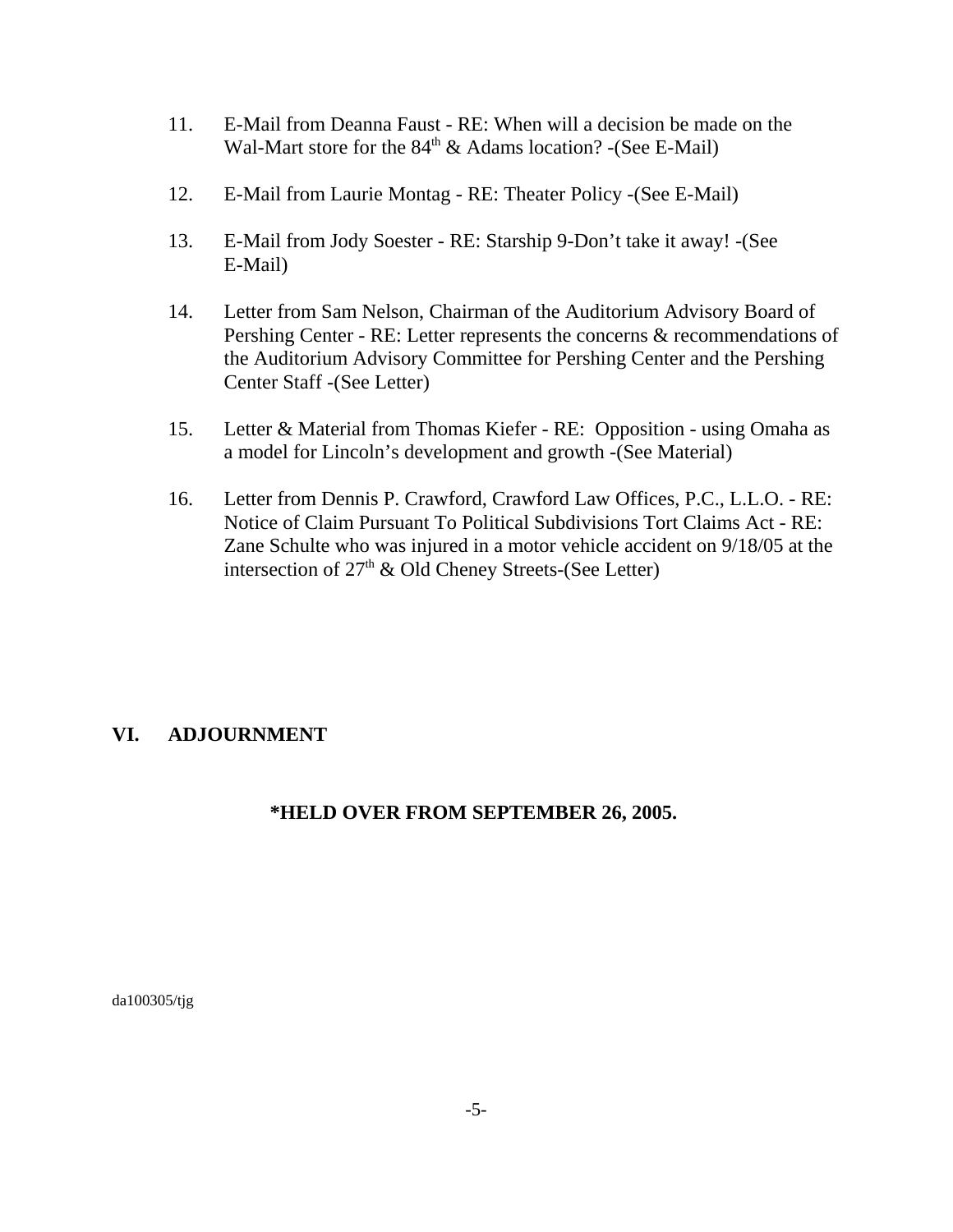#### **DIRECTORS' MEETING MINUTES MONDAY, OCTOBER 3, 2005 CONFERENCE ROOM 113**

**Council Members Present:** Ken Svoboda, Chair; Patte Newman, Vice-Chair; Jonathan Cook, Jon Camp, Robin Eschliman, Dan Marvin, Annette McRoy

**Others Present:** Mayor Coleen Seng, Mark Bowen, Ann Harrell, Lin Quenzer, Rick Hoppe, Darl Naumann, Mayor's Office; City Clerk, Joan Ross; Dana Roper, City Attorney; Directors and Department Heads; Tammy Grammer, City Council Staff and Deena Winter, Lincoln Journal Star Representative.

### **I. MAYOR**

Mayor Coleen Seng stated June Pederson (Aging Director) took a great deal of criticism last spring as she was working on her budget and it came within her department in regard to discontinuing the use of the Life Lines Aging piece that came out in the mail. [Mayor Seng held up the new publication.] Mayor Seng noted this is what replaced it and will be coming out quarterly, it's absolutely a beautiful publication.

June Pederson (Aging Director) reported they eliminated some staff and did this with remaining staff, it just about broke even this time with advertising and it came out on Friday. They received a lot of calls most of them just raving, a few saying addresses are wrong. This morning they had four calls from companies or businesses that want to advertise in the new magazine. They printed 26,000 copies for all eight counties they serve which is a few less than they had printed for the Life Lines magazine.

- \*1. NEWS RELEASE RE: City Establishes "Point Of Contact" Network. NO COMMENTS
- \*2. NEWS ADVISORY RE: Mayor Seng will discuss the Harris Overpass project at a news conference at 10:00 a.m. Thursday, September  $22^{\text{nd}}$ . — NO COMMENTS
- \*3. NEWS RELEASE RE: One-Year Construction Schedule Chosen For Harris Overpass Project. — NO COMMENTS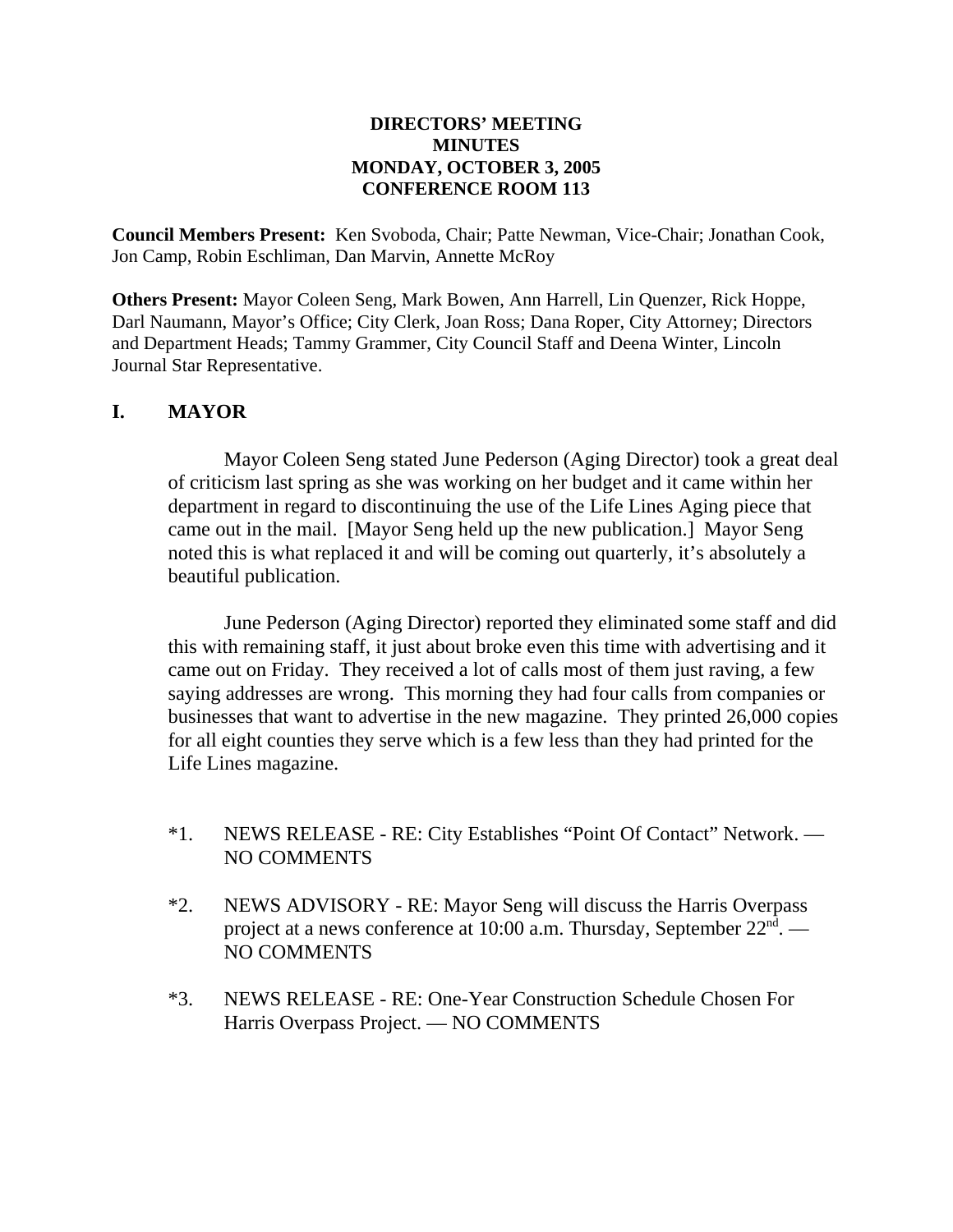- \*4. Letter from Mayor Coleen Seng to Curt Donaldson, Friends of the Pioneers Park Nature Center - RE: Writing to invite your participation in a citizen committee that I am appointing to consider funding strategies for parks and recreation facilities. — NO COMMENTS
- 5. Washington Report September 23, 2005. NO COMMENTS

# **II. DIRECTORS**

# **FINANCE**

- \*1. Material from Don Herz RE: August EMS Reports. NO COMMENTS
- 2. Monthly City Cash Report & Pledged Collateral Statement for August 2005. — NO COMMENTS

# **FINANCE/ACCOUNTING**

\*1. Letter from Mark Leikam - RE: June 30, 2005 Quarterly Keno Audit. — NO COMMENTS

# **FINANCE/BUDGET**

1. Reports from Steve Hubka - RE: September Sales Tax Receipts. — NO COMMENTS

# **HEALTH**

1. NEWS RELEASE - RE: Clean Up Litter From Shorelines Of Local Lakes-Earn money for your group-Join volunteers worldwide as part of the International Coastal Cleanup. — NO COMMENTS

# **PLANNING**

\*1. E-Mail Response from Jean Walker to Tamara Kuehn-Damme - RE: Wal-Mart Support (Annex. 05013 & CZ#05054, Prairie Village North Planned Unit Development). — NO COMMENTS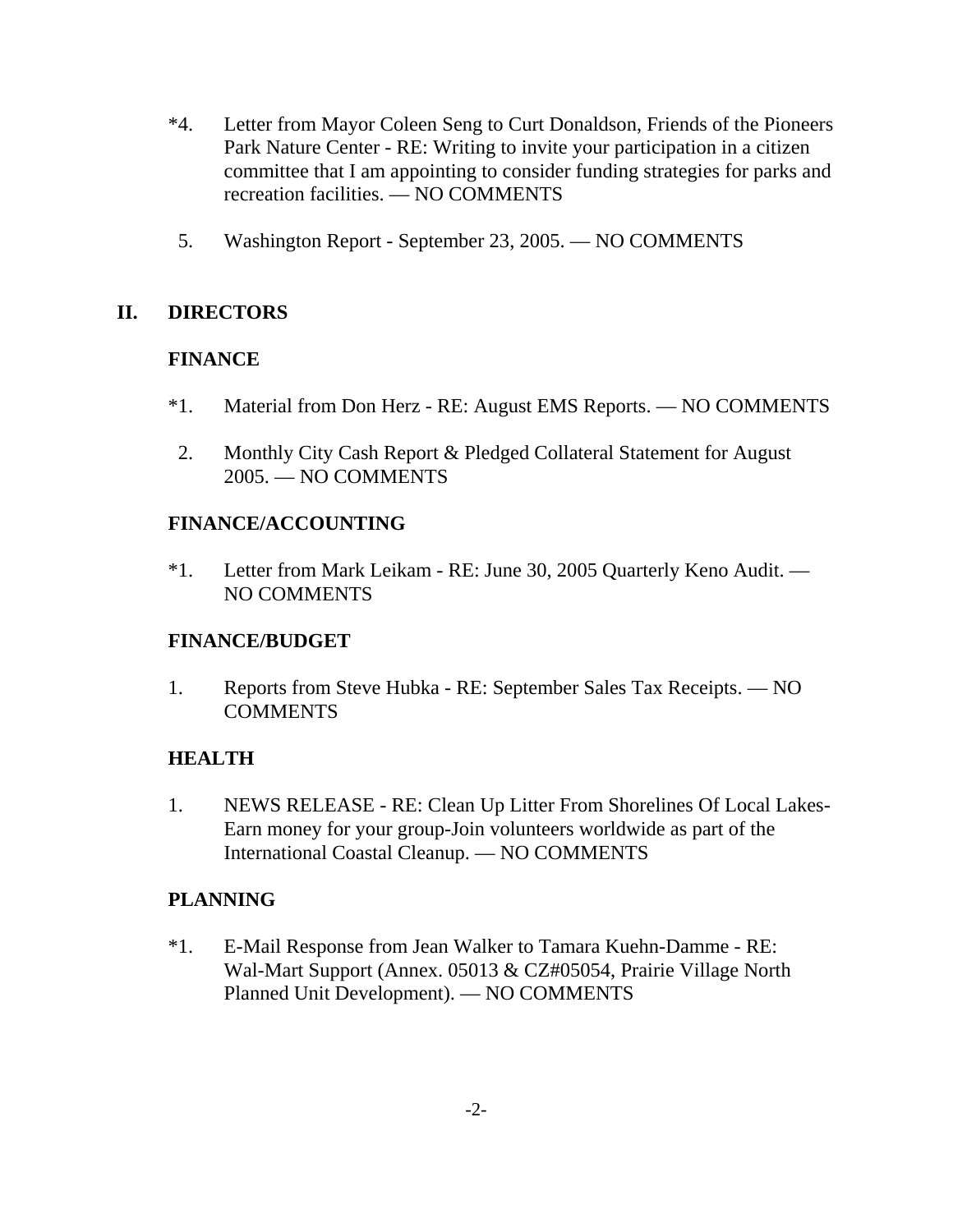- \*2. Memo from Marvin Krout to County Board RE: City Council Comprehensive Plan Amendments. — NO COMMENTS
- \*3. Letter from Brian Will to Mike Johnson, Olsson Associates RE: Village Gardens Addition - FPPL#05074-Generally located at Pine Lake Road and South  $61<sup>st</sup>$  Street. — NO COMMENTS
- 4. Memo from Brian Will RE: Revised Recommendations for the Appian Way Theater Requests: - 1.) Change of Zone #05036-From AG to B-5; - 2.) Special Permit #05023-To allow an 18 screen theater; - 3.) Use Permit #140B-Amend Appian Way Use Permit to include SP#05023. — NO **COMMENTS**

# **PLANNING COMMISSION FINAL ACTION .....**

- \*1. Special Permit #05044 (On-sale South  $27<sup>th</sup>$  Street and Jamie Lane) Resolution # PC-00951. — NO COMMENTS
- \*2. Special Permit #05036 (Off-sale Tobacco Shack, N. 63rd Street and Havelock Avenue) Resolution # PC-00950. — NO COMMENTS
- \*3. Preliminary Plat #04017-Twin Pines Addition (SW 33rd Street and West Denton Road) Resolution # PC-00952. — NO COMMENTS

# **PUBLIC WORKS & UTILITIES**

- 1. Public Works & Utilities ADVISORY RE: Pre-Construction Open House-Sherwood & Somerset to  $54<sup>th</sup>$  & Cleveland-Storm Drainage Project 701682-Tuesday, October 4, 2005; 6:00-7:00 p.m. -Huntington Elementary School Cafeteria, 2900 North  $46<sup>th</sup>$  Street -(See Advisory & Map). — NO **COMMENTS**
- 2. Public Works & Utilities ADVISORY RE: Harris Overpass Project-Project #701781-(See Advisory). — NO COMMENTS

# **URBAN DEVELOPMENT**

1. Interoffice Memo from Clinton W. Thomas, Real Estate Division - RE: Street & Alley Vacation #05005-Maple Street, west of SW  $27<sup>th</sup>$  Street. — NO COMMENTS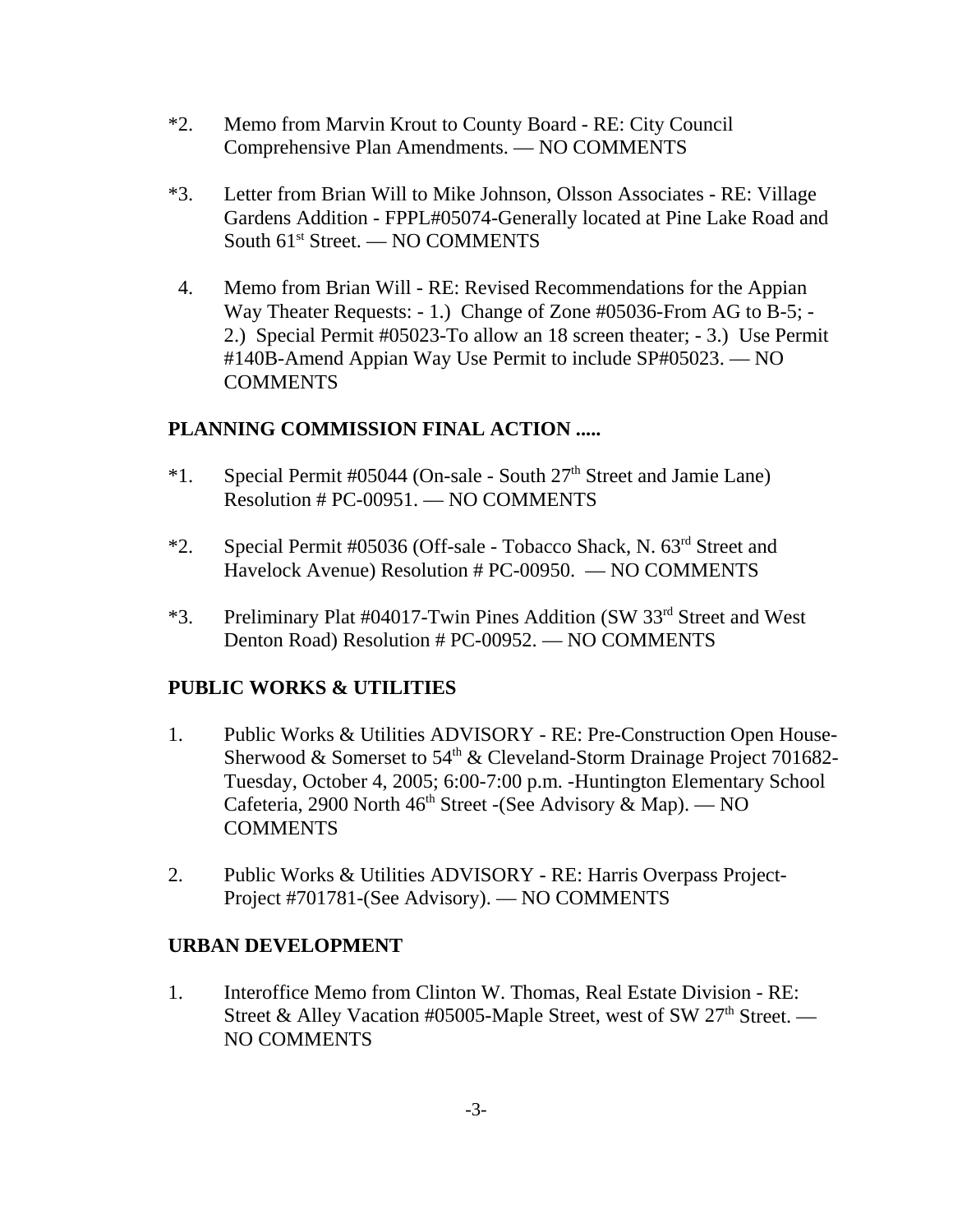#### **III. CITY CLERK**

City Clerk Joan Ross stated she does not have anything for Council from today's Agenda.

Lynn Johnson (Parks & Recreation Director) stated there is a Resolution before them today for Item 13 that will authorize the grant applications to the Game & Parks Commission for \$20,000 of grant funding to assist with replacement of the playground in Pioneers Park. As they prepared the grant they felt like they probably could be requesting \$25,000 of grant funding. So, they are going to have a Motion-To-Amend or Substitute Resolution that would change that amount from \$20,000 to \$25,000 and then the City's commitment is \$80,000 instead of \$85,000. *[#13, 05R-236, Approving the submittal of a grant application to the Nebraska Game & Parks Commission for \$20,000 from the Land & Water Conservation Fund to assist with replacement of the playground in Pioneers Park.]* 

Mr. Cook stated he was wondering why Item 11 is taking so long, it sat on Pending for a long time. Ray Hill answered the developer sat on it, in fact, they had to notify them that they had not done the work. Marvin Krout stated it was just sitting on a list that Council and Planning Commission does not see because it is in between Planning Commission and City Council list. They were trying to clean up their old Pending list, so they sent letters out to over a dozen of these that have been sitting for a year or more. They may see some from time to time or they may bring something to them where they will ask Council to deny it.

Mr. Marvin asked Mr. Krout if there is something they can do to close out cases that sit around for years? Mr. Krout replied they have talked to Rick Peo about coming to Council at some point with the ability to administratively close a case after a certain amount of time and notice period, but they can't do that now. *[#11, 05R-234, Special Permit 1786A - Application of Quin-C Inc. to amend the Black Forest Estates Community Unit Plan to permit 88 dwelling units, including an adjustment to a 5' front yard setback, except along Old Cheney Road, with a minimum 22' setback for garages, an adjustment to a 5' rear yard on Lot 7, Block 7, and to waive the sidewalks on the west side of Black Forest Dr. & both sides of Black Forest Ct., on property generally located at 62nd St. & Old Cheney Road.]*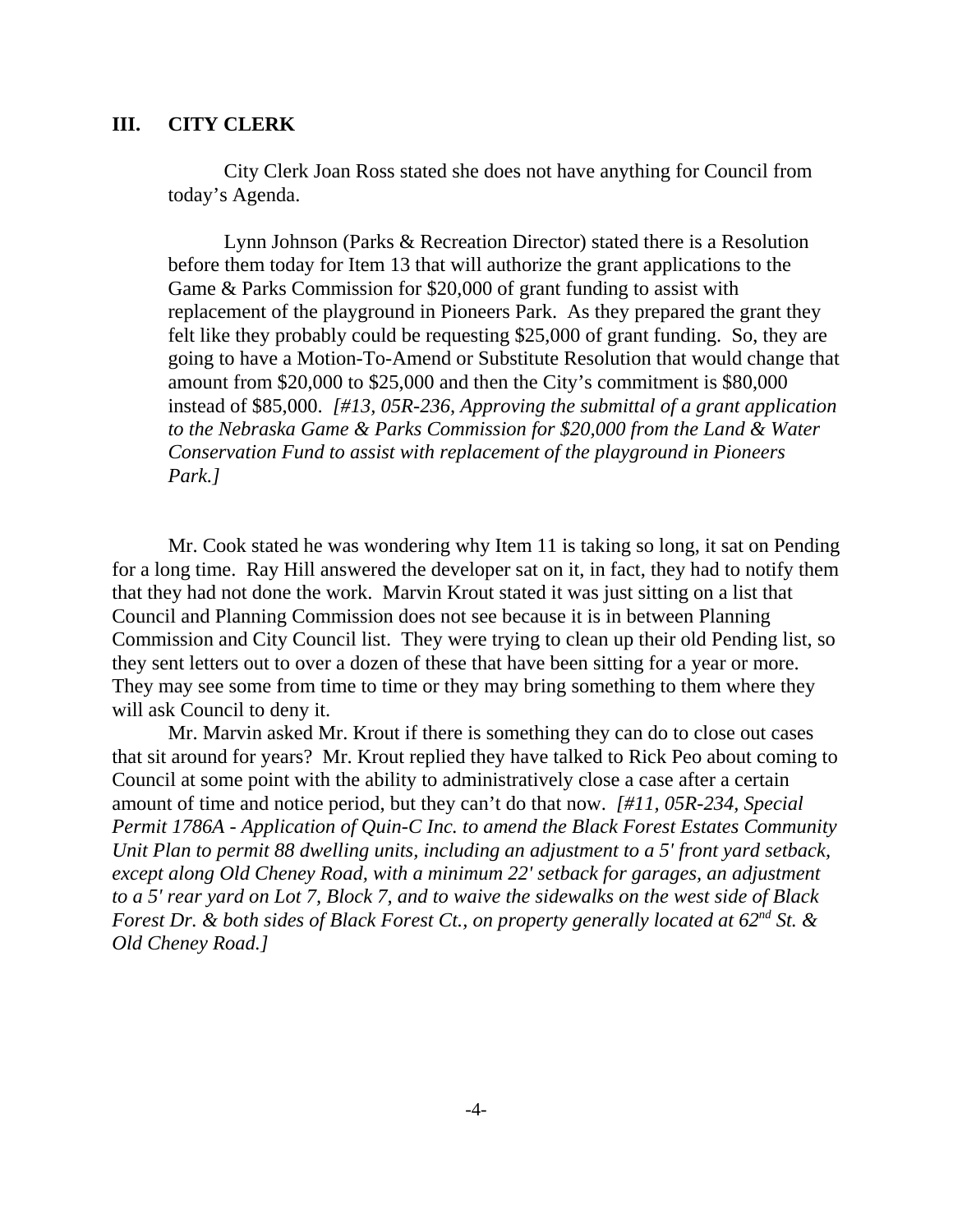Mr. Cook stated regarding Item 2, he is concerned about the process because his understanding from the memo that was sent regarding this surplus the Planning Commission heard it but they didn't. It just came to City Council with the Planning Director's recommendation and they had set in place a policy couple years ago that surplus was to go through Planning Commission, regardless, of how big or how small or whether the Planning Director thought it was a big deal or not. Marvin Krout apologized, he did not know about that policy. He thinks his staff thought this was sort of a gray area where in some cases the Planning Commission had taken this action and the Planning Department has in other cases. Mr. Krout commented if you look at the City Charter, it says the Planning Department will review these items and other items to determine whether it is in compliance with the Comprehensive Plan and then the Planning Department is defined as being Planning Commission and Planning Department. In this particular case a building permit had been issued for this property and they have a project that is delayed because suddenly someone discovered that this was in the right-of-way and they needed to clear that up. So, he took it on himself to say they generally want to bring items to Planning Commission that are significant but in this particular case, he was trying to save this property owner some time and get his building permit going but he didn't know about the policy. Mr. Cook commented to Mr. Krout what do you suggest they do in this circumstance. Mr. Krout replied he would suggest approve it. Mr. Cook commented okay, they will talk about it. *[#2, 05-140, Declaring the north seven feet of Lot 1, Block 3, Engleside Add., as surplus property, generally located at 22nd & Holdrege Streets.]* 

Mr. Cook asked when is the  $84<sup>th</sup>$  & Adams issue coming up for public hearing? Marvin Krout replied tentatively October  $31<sup>st</sup>$  they have until next Thursday to make a decision. Mr. Cook noted they changed the evening Council Meeting to October 24<sup>th</sup>. Mr. Cook asked Mr. Krout if they could send them a memo after it is finalized? Mr. Krout replied he will send Council a early notice as soon as they know.

#### **IV. COUNCIL**

#### **A. COUNCIL REQUESTS/CORRESPONDENCE**

#### **JON CAMP -**

Mr. Camp commented to Karl Fredrickson (Public Works & Utilities Director) that he doesn't know if he saw the e-mail that he sent back to Ken Smith. Mr. Camp asked Mr. Fredrickson what is the status on the downtown parking rates? Mr. Fredrickson stated they sent out a letter that new parking rates will go into effect November  $1<sup>st</sup>$  at the public garages. He thinks they made one modification from what was presented in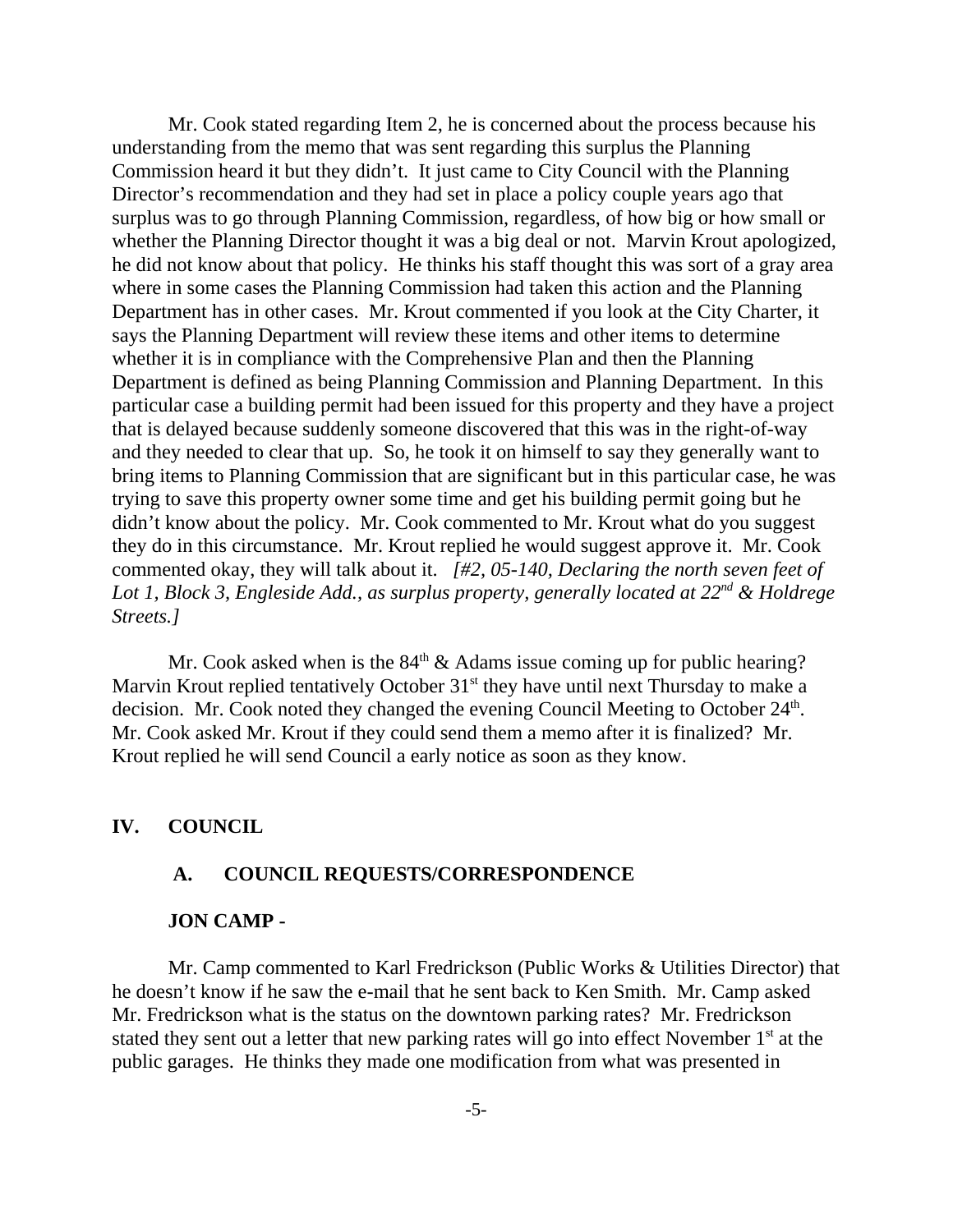August. They're covering costs and trying to run it like a business and they continue to work with other businesses either already existing or businesses coming to town to see what kind of arrangements they can make. Mr. Camp commented it is a real concern by DLA and other businesses and he really wished they would of held off on it.

- \*1. E-Mail from Ross & Liz Wunderlich sent to Jon Camp RE: Pioneers Blvd. Medians. — NO COMMENTS
- \*2. E-Mail Response from Jon Camp to Ross & Liz Wunderlich RE: Pioneers Blvd. Medians. — NO COMMENTS
- \*3. E-Mail from Dave Anderson sent to Jon Camp RE: Theaters. NO COMMENTS
- 4. E-Mail from John Wieneke sent to Jon Camp RE: Starlings on Bison Drive. — NO COMMENTS

# **JONATHAN COOK -**

Mr. Cook commented on the 56<sup>th</sup> Street project, he thinks Robin (Eschliman) sent an e-mail regarding the medians. Mr. Cook asked if there is savings for putting medians in verses having the concrete center turn lane and if there's any numbers that they could have on the project now that would be helpful?

[Karl Fredrickson handed out information to Council regarding full access median at Madalyn.] Mr. Fredrickson stated this is in response to Jonathan's (Cook) question on what the savings would be not to construct the center turn lane. Noting, the cost to construct the center turn lane would be an additional \$64,000. [Copy of the handout is on file in the City Council Office.]

1. Request to Public Works & Utilities Department - RE: The speed limit on West "A" Street -(RFI#127 - 8/30/05). — **1.) SEE RESPONSE FROM SCOTT OPFER, PUBLIC WORKS & UTILITIES DEPARTMENT RECEIVED ON RFI#127 - 9/21/05.** — NO COMMENTS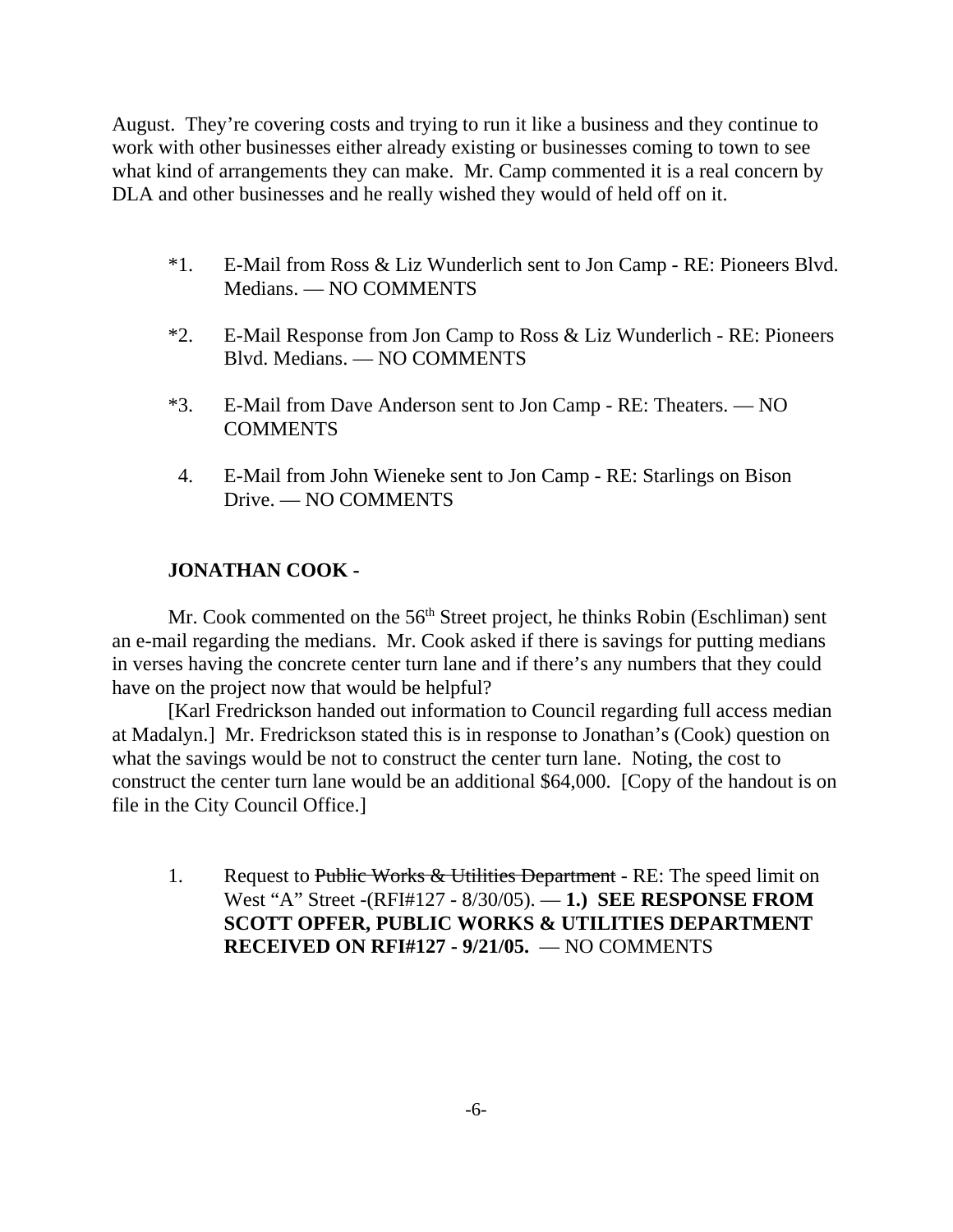#### **ROBIN ESCHLIMAN -**

Ms. Eschliman stated she has an article for Marvin Krout (Planning Director) in case he did not see it over the weekend the Omaha newspaper data base to speed permit paperwork.

She tried to go to church yesterday on  $S. 84<sup>th</sup>$  Street and got tangled in some cones on Old Cheney Road and she moved a cone so she could get to church and apologized. The frustration with  $84<sup>th</sup>$  Street did reach epic proportions as 500 of her church fellow attenders wove their way through residential streets so they're just hoping this thing is coming along quickly.

Karl Fredrickson (Public Works & Utilities Director) reported on the current status of 84th Street. They had some repair work towards the old water main in front of Indian Hills Church which will occur concurrently with the closure further south so when it does open all of it will be open. The 84<sup>th</sup> Street project is getting closer, if weather holds out they are tentatively looking towards the end of the month with potentially getting  $84<sup>th</sup>$ north-south opened. The west lane of Old Cheney Road still needs to be constructed, but the east lane would also open. Noting, the actually contract date was September  $26<sup>th</sup>$  so were not that far off.

#### **KEN SVOBODA -**

Mr. Svoboda stated he would like to see Marvin Krout (Planning Director) and Chuck Zimmerman (Building & Safety) after the Directors' Meeting today.

#### **PATTE NEWMAN - NO COMMENTS**

\*1. E-Mail from Michael Goodrich sent to Patte Newman - RE: City Planning. — NO COMMENTS

#### **DAN MARVIN -**

Mr. Marvin mentioned to Karl (Fredrickson) and his colleagues that on  $9<sup>th</sup> \& 10<sup>th</sup>$ & Van Dorn, if you do have three semi trailer truck it will block traffic on Van Dorn. Mr. Marvin commented he has seen it on multiple occasions every since they passed it, but ultimately he is convinced that they did the right thing.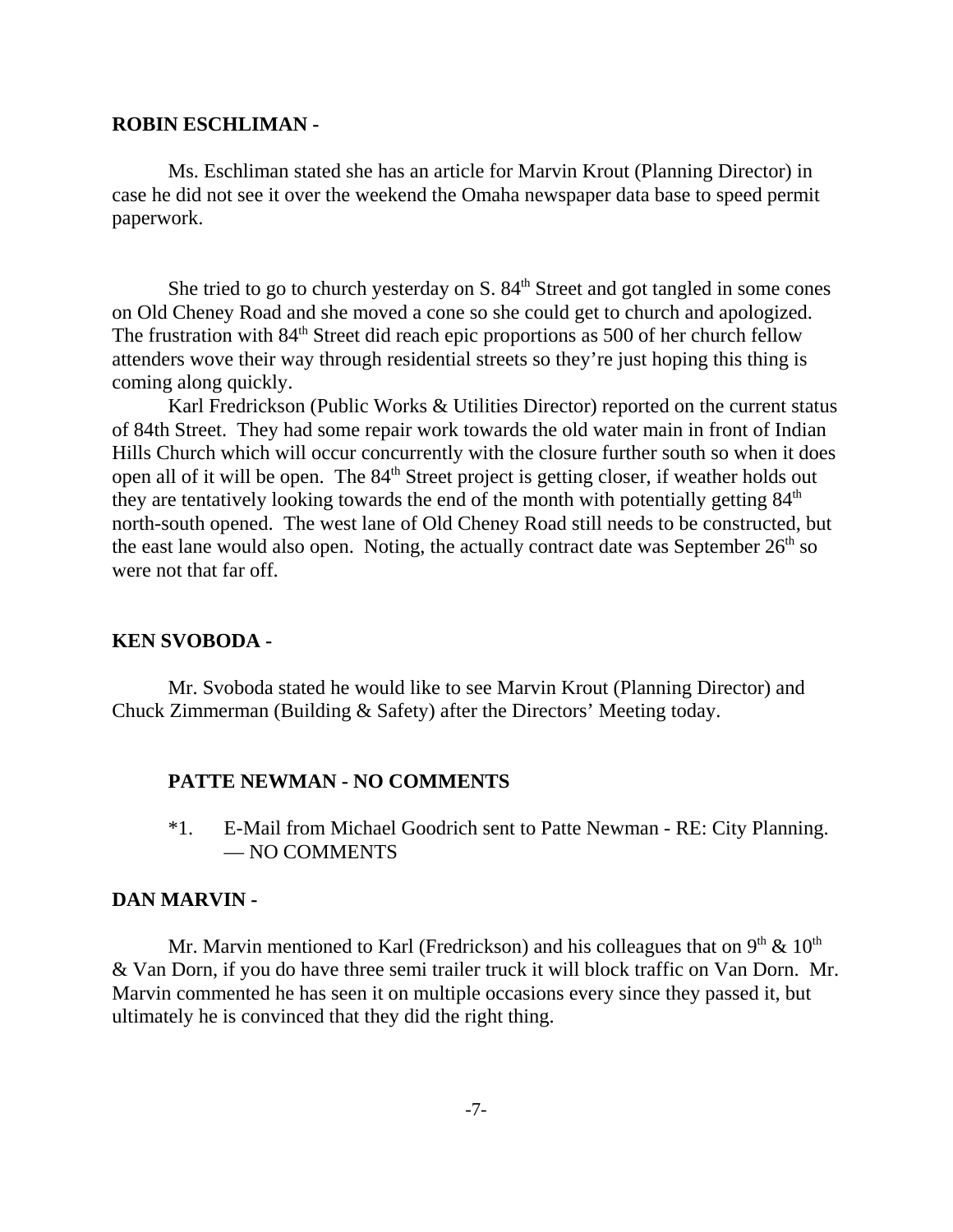### **ANNETTE McROY - NO COMMENTS**

#### **V. MISCELLANEOUS**

- \*1. E-Mail from Patrick Henry RE: Movie Theaters. NO COMMENTS
- \*2. E-Mail from Lt. Col. Joseph W. Johnson, Jr., USAF Retired RE: Theaters. — NO COMMENTS
- \*3. E-Mail from Jeffrey Fields RE: Theater Policy. NO COMMENTS
- \*4. E-Mail from Roger Yant RE: Theaters. NO COMMENTS
- \*5. E-Mail from David Oenbring RE: Theater. NO COMMENTS
- \*6. E-Mail from Thomas Stoddard RE: Against Northeast Wal-Mart. NO COMMENTS
- \*7. E-Mail from Edwin K. Aasen III RE: Pioneers Blvd. NO COMMENTS
- \*8. E-Mail from Teresa Predmore RE: Yes to a new Wal-Mart. NO **COMMENTS**
- 9. E-Mail from K.M. RE: School safety for our children. NO **COMMENTS**
- 10. Letter, Map & Post Cards (366) from Mark A. Hunzeker, Pierson/Fitchett Law Firm - RE: Theaters - (Council received copies of this Material on 9/26/05 before evening Council Meeting and Post Cards given to Ken Svoboda, Chair) (See Attached Letter & Map). — NO COMMENTS
- 11. E-Mail from Deanna Faust RE: When will a decision be made on the Wal-Mart store for the  $84<sup>th</sup>$  & Adams location?. — NO COMMENTS
- 12. E-Mail from Laurie Montag RE: Theater Policy. NO COMMENTS
- 13. E-Mail from Jody Soester RE: Starship 9-Don't take it away! NO COMMENTS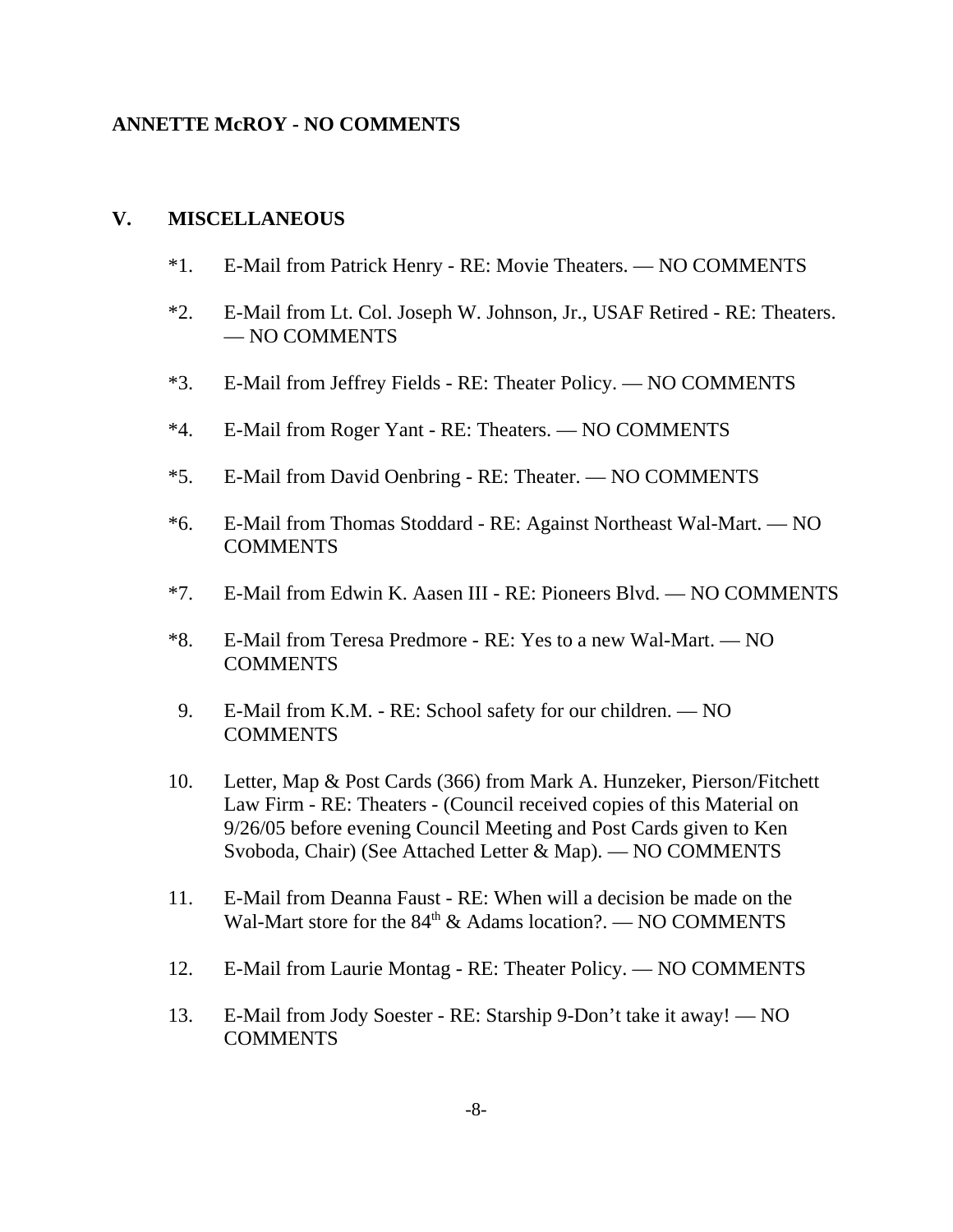- 14. Letter from Sam Nelson, Chairman of the Auditorium Advisory Board of Pershing Center - RE: Letter represents the concerns & recommendations of the Auditorium Advisory Committee for Pershing Center and the Pershing Center Staff. — NO COMMENTS
- 15. Letter & Material from Thomas Kiefer RE: Opposition using Omaha as a model for Lincoln's development and growth. — NO COMMENTS
- 16. Letter from Dennis P. Crawford, Crawford Law Offices, P.C., L.L.O. RE: Notice of Claim Pursuant To Political Subdivisions Tort Claims Act - RE: Zane Schulte who was injured in a motor vehicle accident on 9/18/05 at the intersection of  $27<sup>th</sup>$  & Old Cheney Streets. — NO COMMENTS

# **ADDENDUM - (For October 3rd)**

### **I. MAYOR**

1. NEWS ADVISORY - RE: Mayor Seng's Public Schedule Week of October 1 through 7, 2005-Schedule subject to change. — NO COMMENTS

# **II. CITY CLERK - NONE**

#### **III. CORRESPONDENCE**

#### **A. COUNCIL REQUESTS/CORRESPONDENCE**

#### **JON CAMP**

1. E-Mail from Polly McMullen sent to Jon Camp with response from Jon Camp to Ken Smith, PW - RE: Monthly Parking Rates Notification-Effective 11/01/05. — [Mr. Camp mentioned this e-mail earlier during his comments. (See that discussion)]